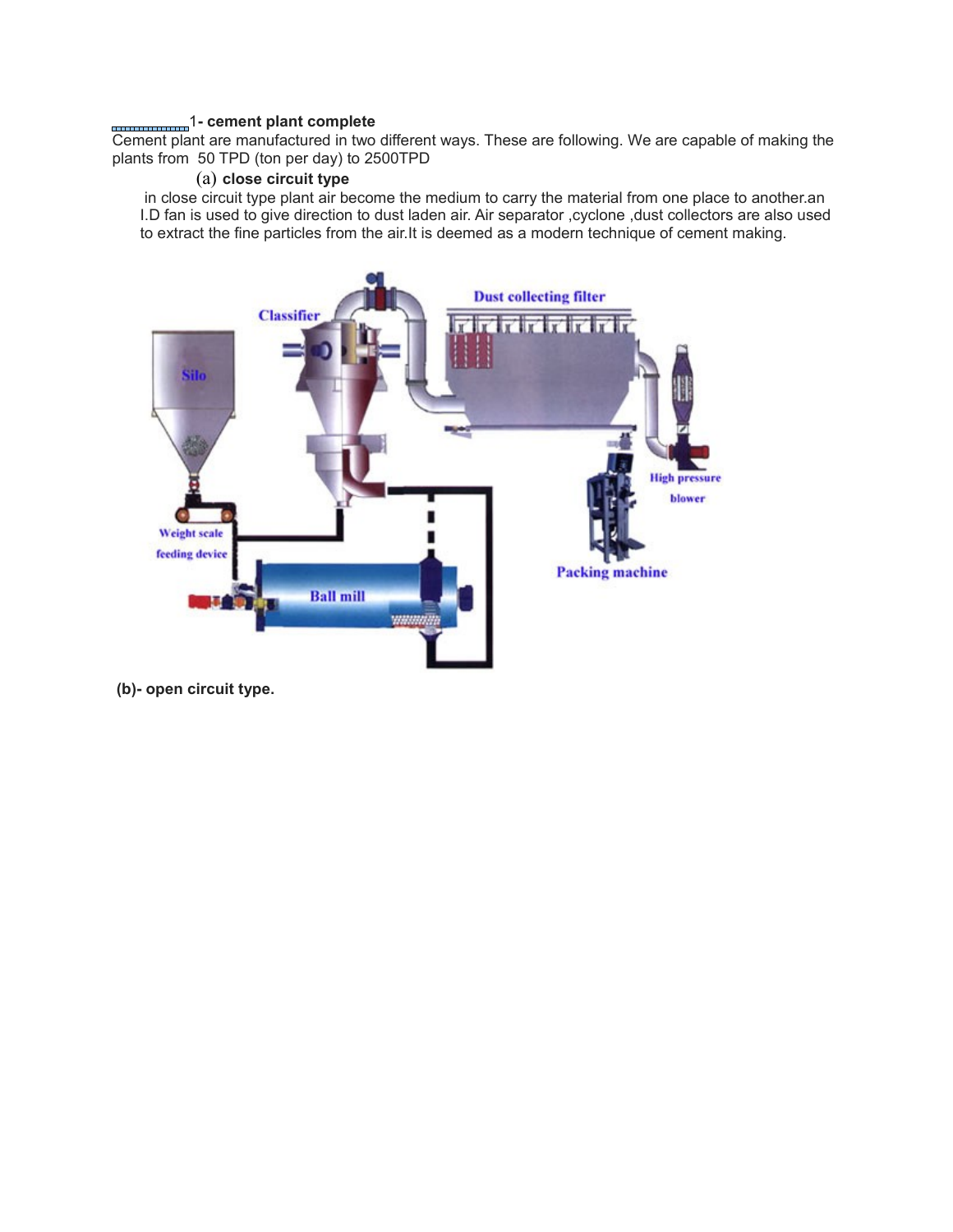In open circuit type plant mill output is assumed as a finished product.sometime a dust collector is used at the mill output for more efficient operation.



# **2- air classifier/separator**

Air separator are used to extract fines from dust laden air & sends back the coarse particles to the mill feeding system.most of air separators are motor driven & rest of are given assest of a i.d fan.

#### (a) **horizontal flow type**

dust laden air encounter the separator with horizontal flow.gravitational forces plays vital role in such separators .e.g –**CYCLONE SEPARATOR**



#### (**B) vertical flow type**

 Air enter in the separator in vertical flow pattern. Eg. – grit separator, mechanical separator, o-sepa separator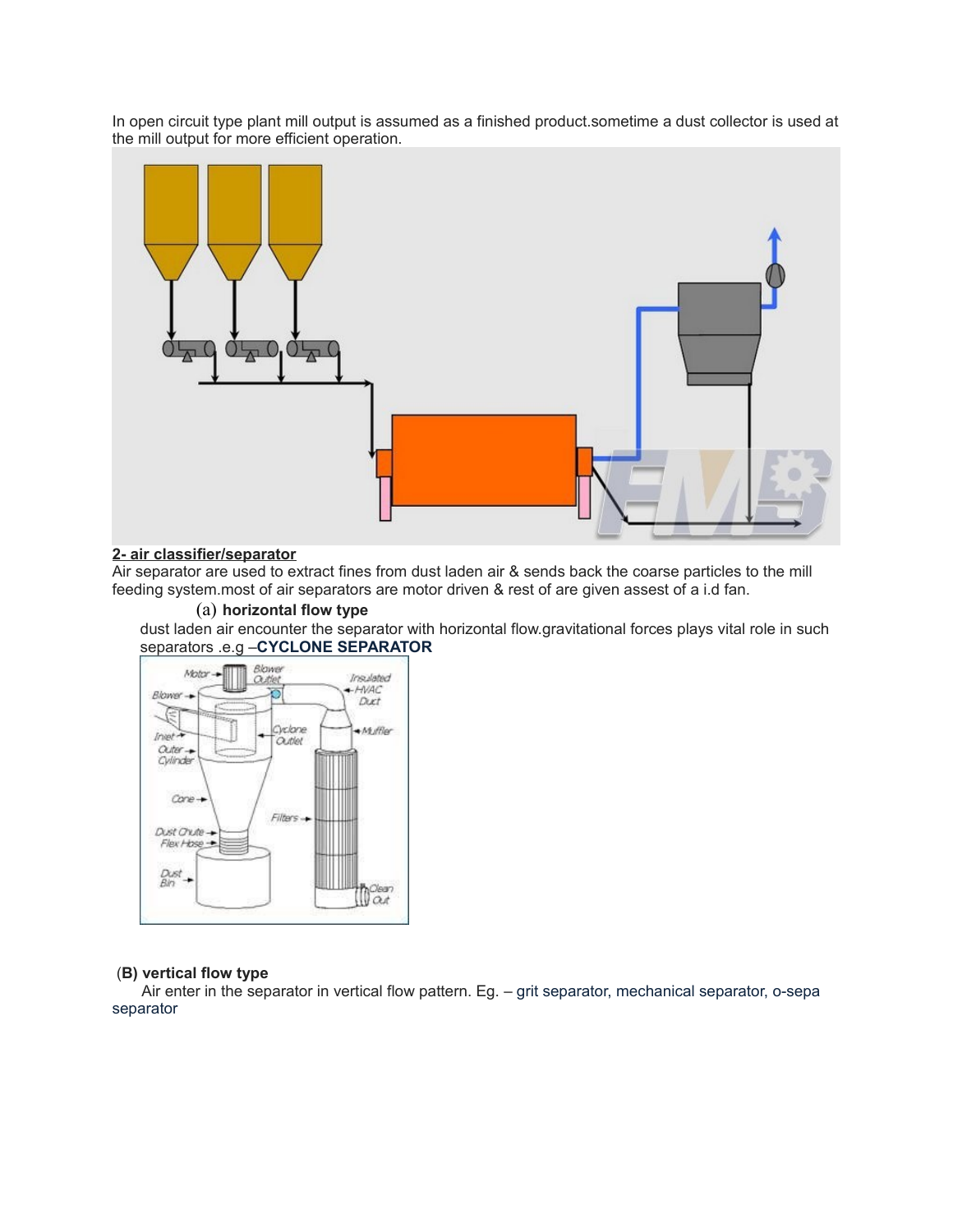

### **3- kiln**

Kiln is used to convert grounded raw mix into clinker by various heart treating operations.it has two types.

### **a-v.s.k (vertical shaft kiln**

vertical shaft kiln are used in small cement plant upto 500TPD .A vertical shaft attached with grate is given rotation with the help of a motor and gearbox.it cover less floor area and have vertical stance.various equipment like T.D GATE ,CHIMENY are too its parts.



- 1. Exhaust gas
- 2. Charging bucket with raw material and fuel
- 3. Gas seal bell
- 4. Preheating zone
- 5. Calcining zone
- 6. Cooling zone
- 7. Kiln lining
- 8. Combustion air inlet
- 9. Lime discharge
- 10. Intermediate hopper
- 11. Discharge channels

(b) **- rotary kiln**

Rotary kiln is used in large scale production plant 1500TPDto 8000 TPD.larger in size an given rotary motion through motor an gearbox.it's given support on its both end.rotary kiln is capable to produce high quality clinker.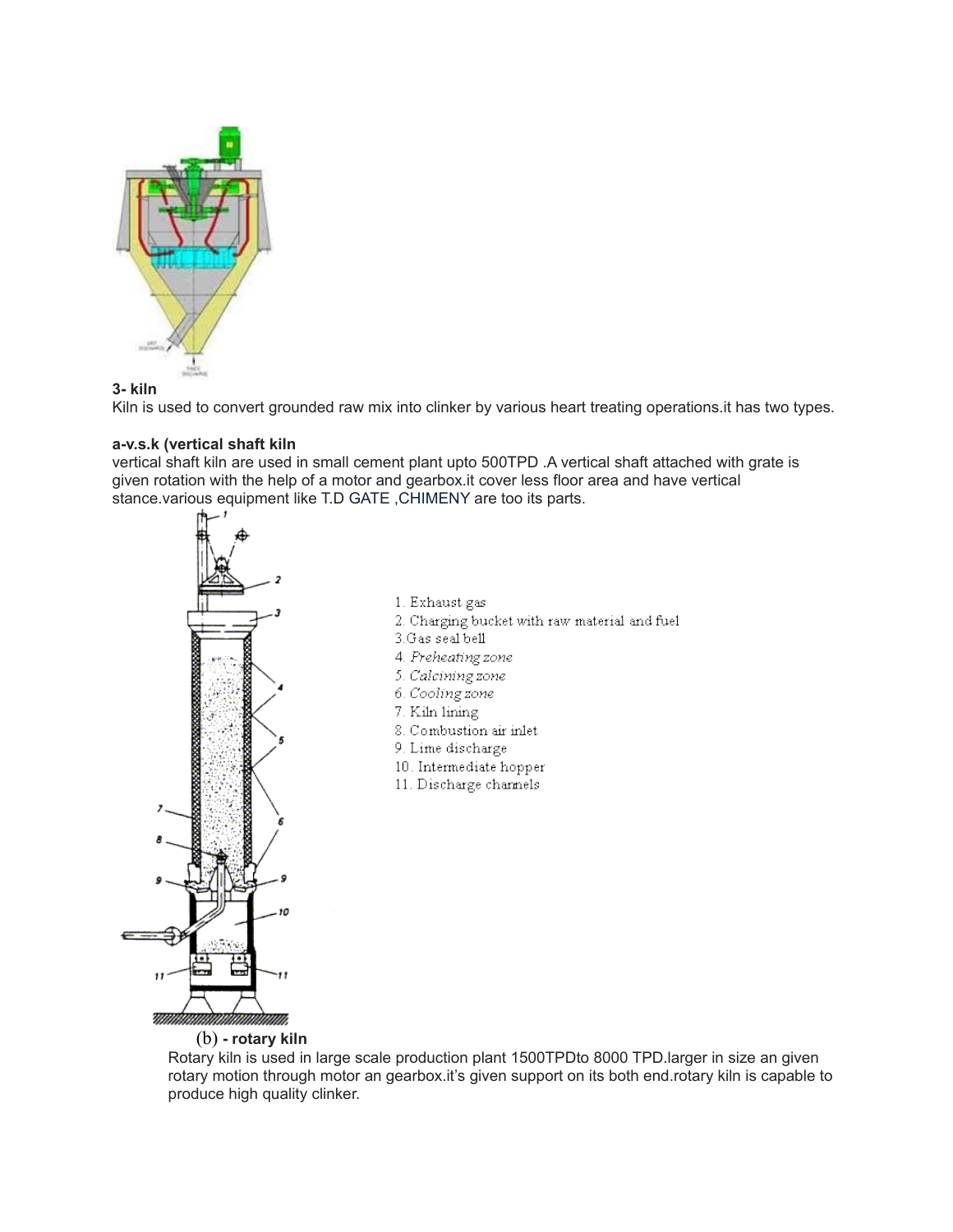

## **4- clinker grinding unit**

It's is also known as cement grinding unit.in this unit clinker is bought from somewhere and feed in the cement mill directly .it can be of both open circuit & close circuit type. We are able to make of 50 tpd to 2500 tpd capacity plant.



## **5-conveyor system**

conveyor system is used in moving raw or finished material from one place to its destination.

(a) belt conveyor- a rubber belt rolls over two drums attached on its both ends for transporting the material.

(b) screw conveyor- screw conveyor mostly used in conveying finished cement & crushed raw mix.

(c) air slide – its is inclined to one of its end & air carries the material.

(d) air lift – a high capacity blower is used to soar up the material from bottom to top.

(e) bucket elevator- iron bucket attacted on rolling belt over drum are used to move material to upper direction.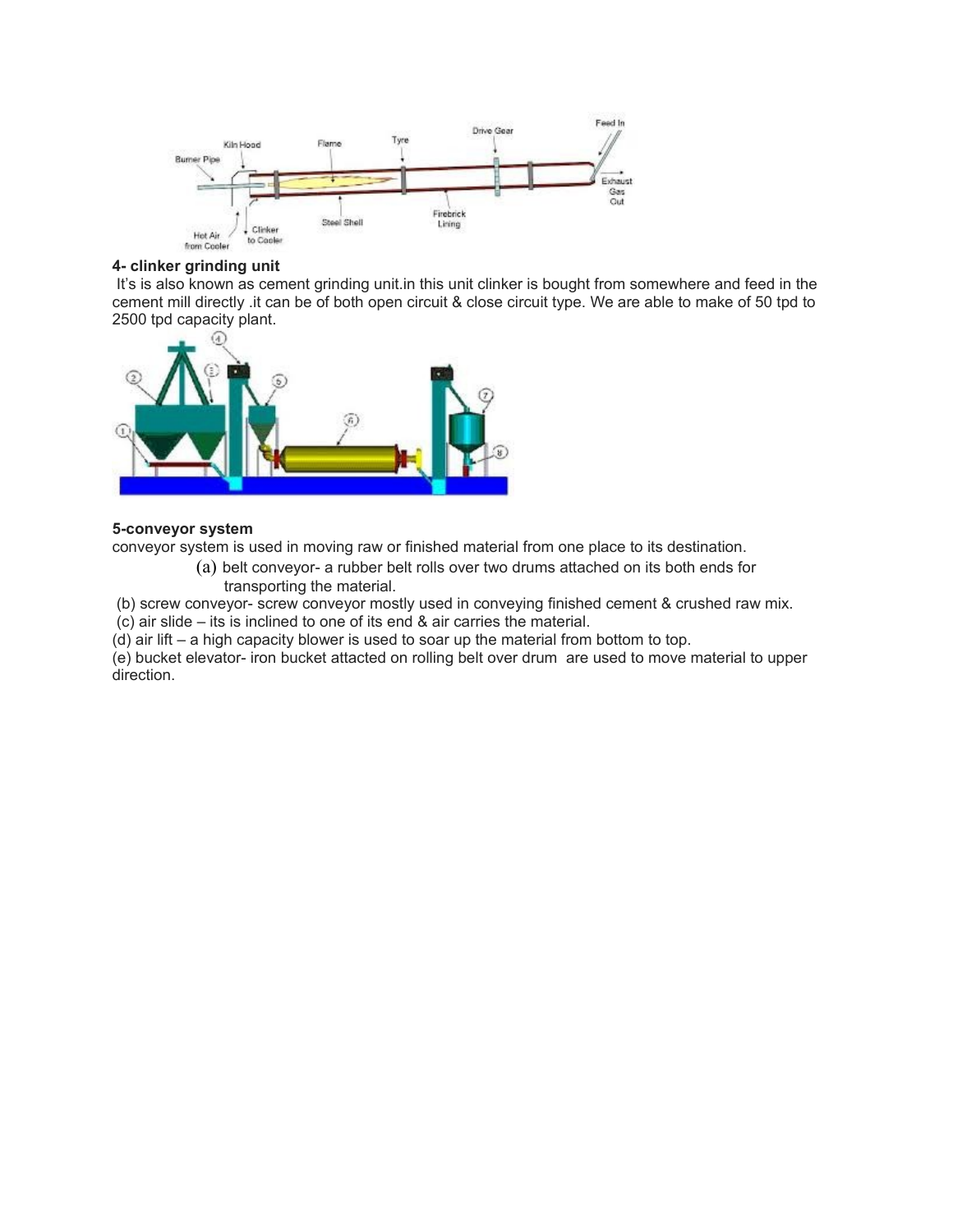

### **6-packing machine**

we provide atomatic and manual machines which are capable to pack 150 to 500 bags per hour.



# **7-silo**

As per requirement we are able to make different size's silos inbuilt with homogenization system to store finished material.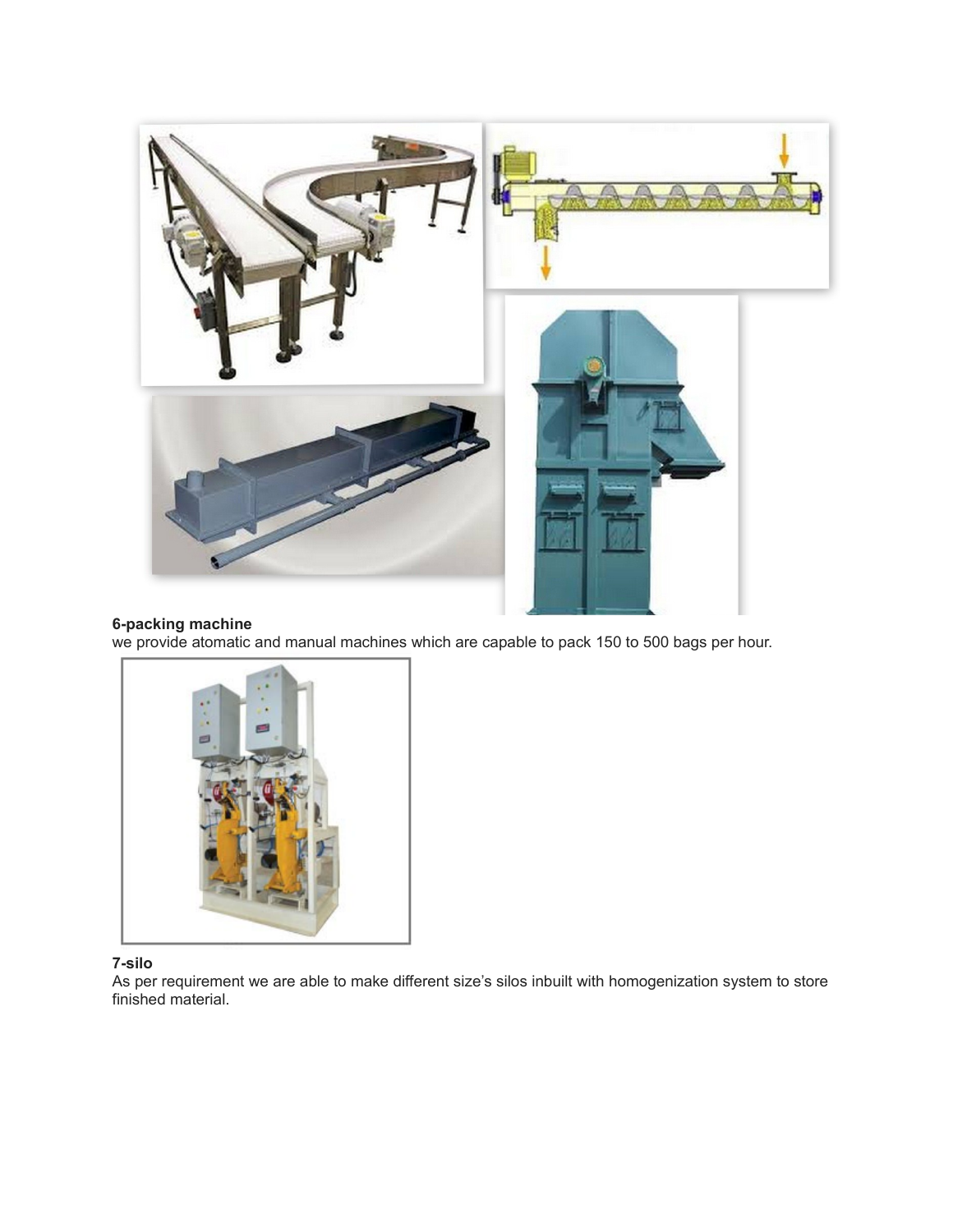

**8-stone crusher**



After taking stone properties and power consumption related aspects into considserations we provide best suitable crusher which will meet to your requirement. Various types of crusher which we make are following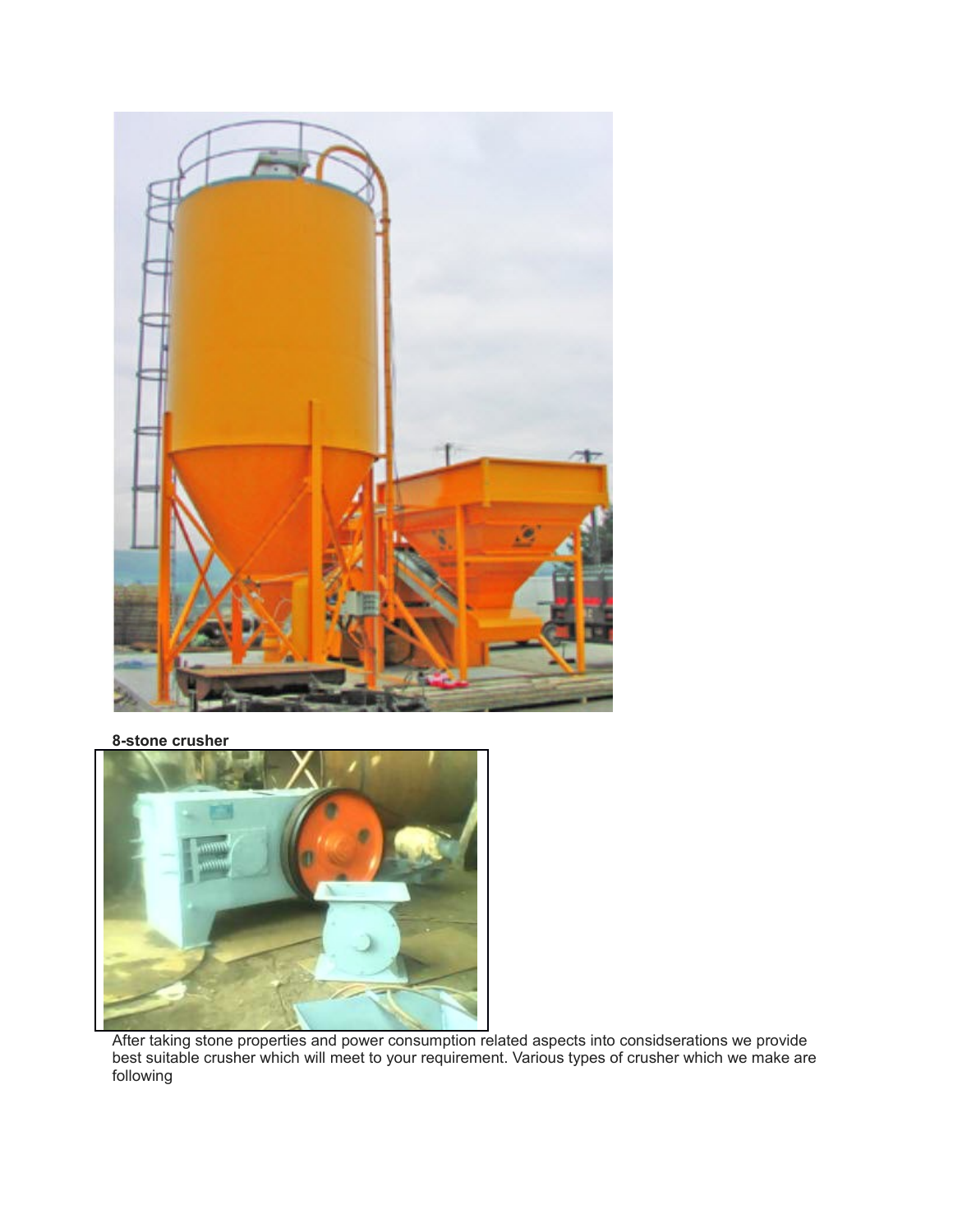- (a) **jaw crushers**
- **(b)- roll crusher** 
	- (b) **hammer crusher**
- **(d) impactor**

## **9- hopper-**

We make hopper for every kind of raw material with compatiable feeding and discharging system to the process.



## **10-air pollution equipment**

Air pollution equipments are one of the most essential part of any organization .it provide a healthy environment to worker to work . we make bag filter dust collector very efficiently in which filter cleaning operation is done by reverse pulse jet air.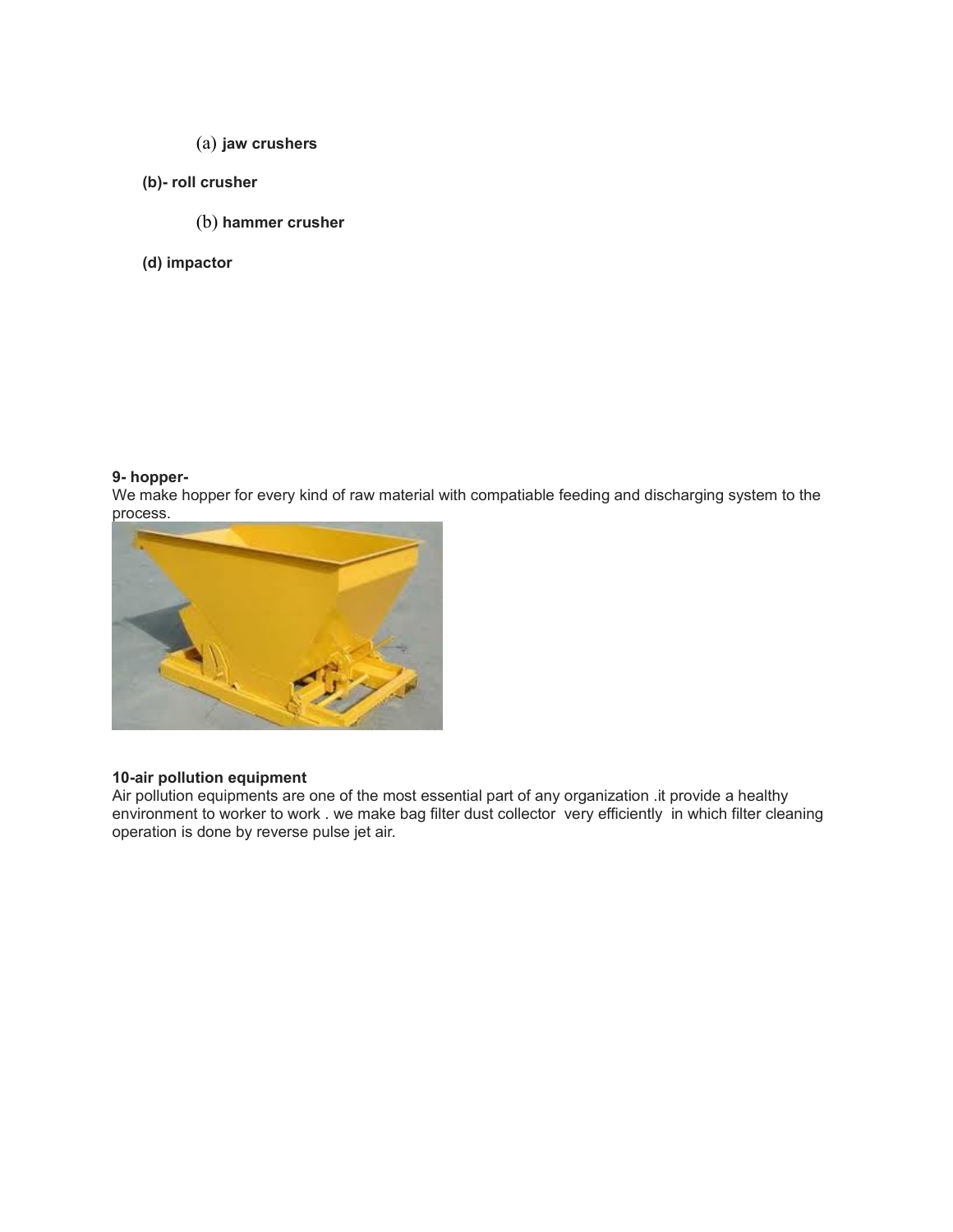# (**a)- bag filter dust collector**



## **11- cyclone**

Clclone is the essential part of close circuit type plant.it help in managing desired output. Different sizes of cyclone are made up with high precision.



## **12 i.d fan**

an i.d fan plays a vital role in cement manufacturing .from material conveying to air pollution equipment it is an adjacent part each machine related to cement plant.it require very sharp knowledge of dimension & specifications to make an i.d fan well functioned.we are capable to make i.d fans of different flow rates and pressure.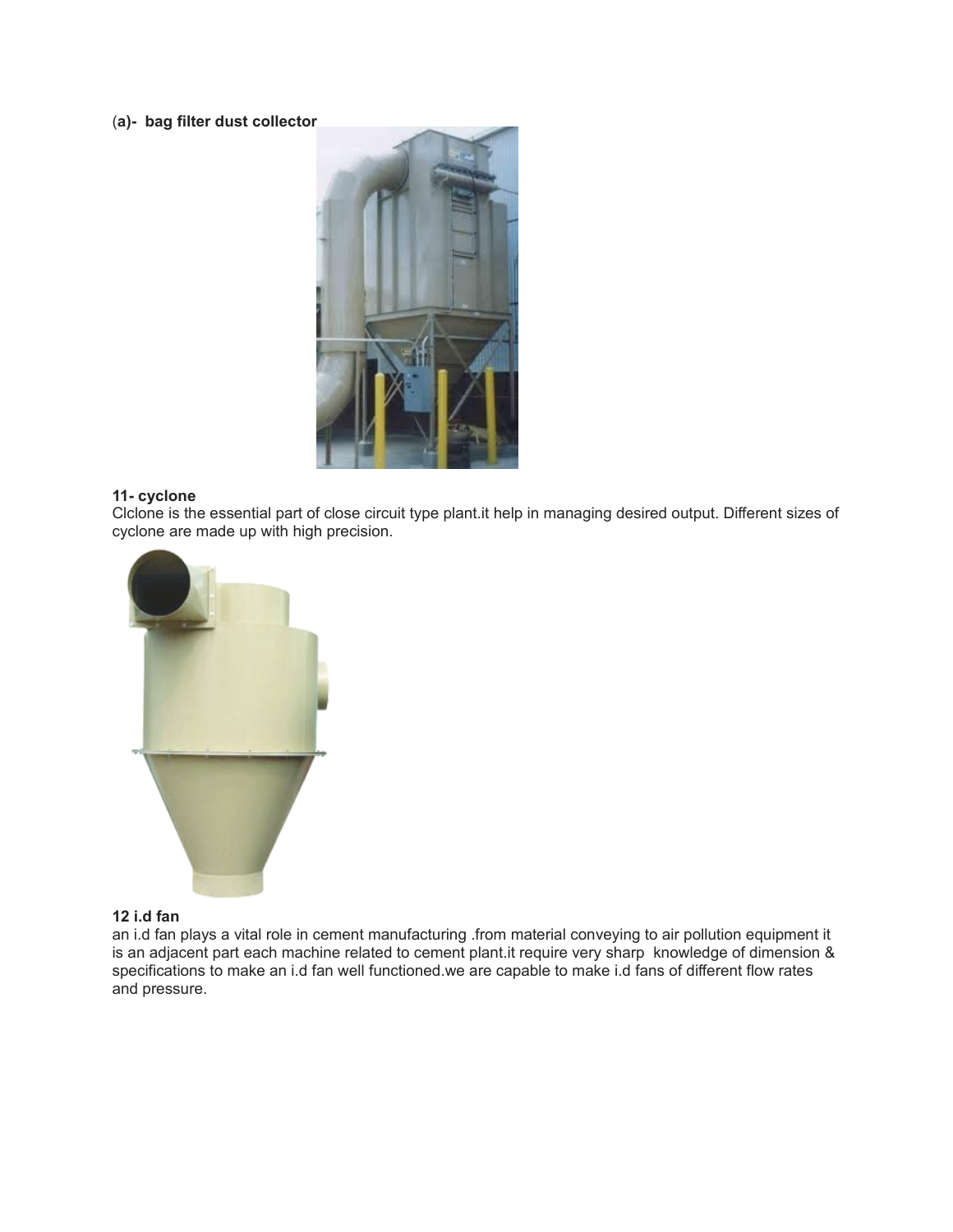

## **13- ayurvedic plants**

The mills which is used in crushing raw ingredients of medicines is made successfully .

**14- nodulizer –**